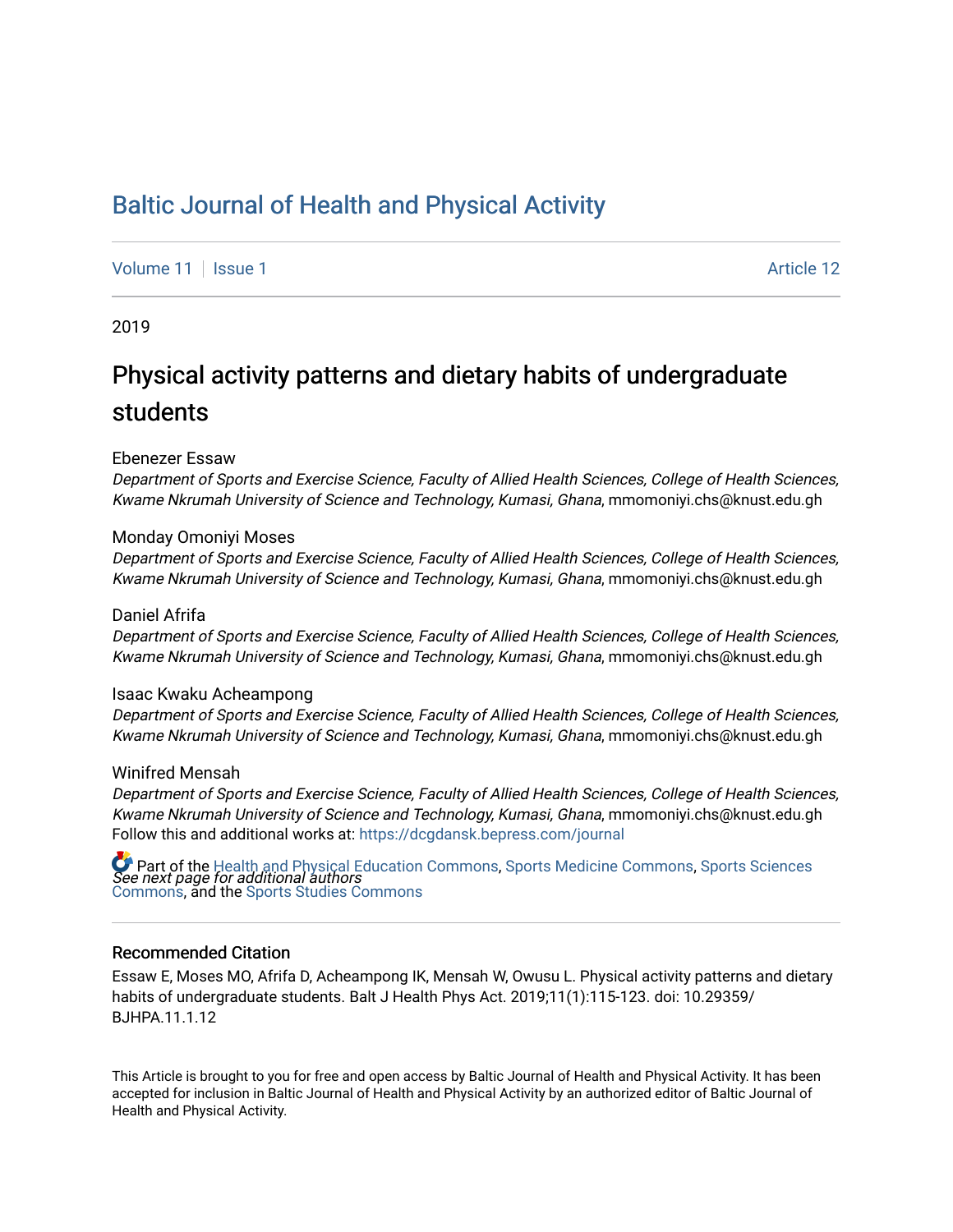## Physical activity patterns and dietary habits of undergraduate students

## Authors

Ebenezer Essaw, Monday Omoniyi Moses, Daniel Afrifa, Isaac Kwaku Acheampong, Winifred Mensah, and Lemuel Owusu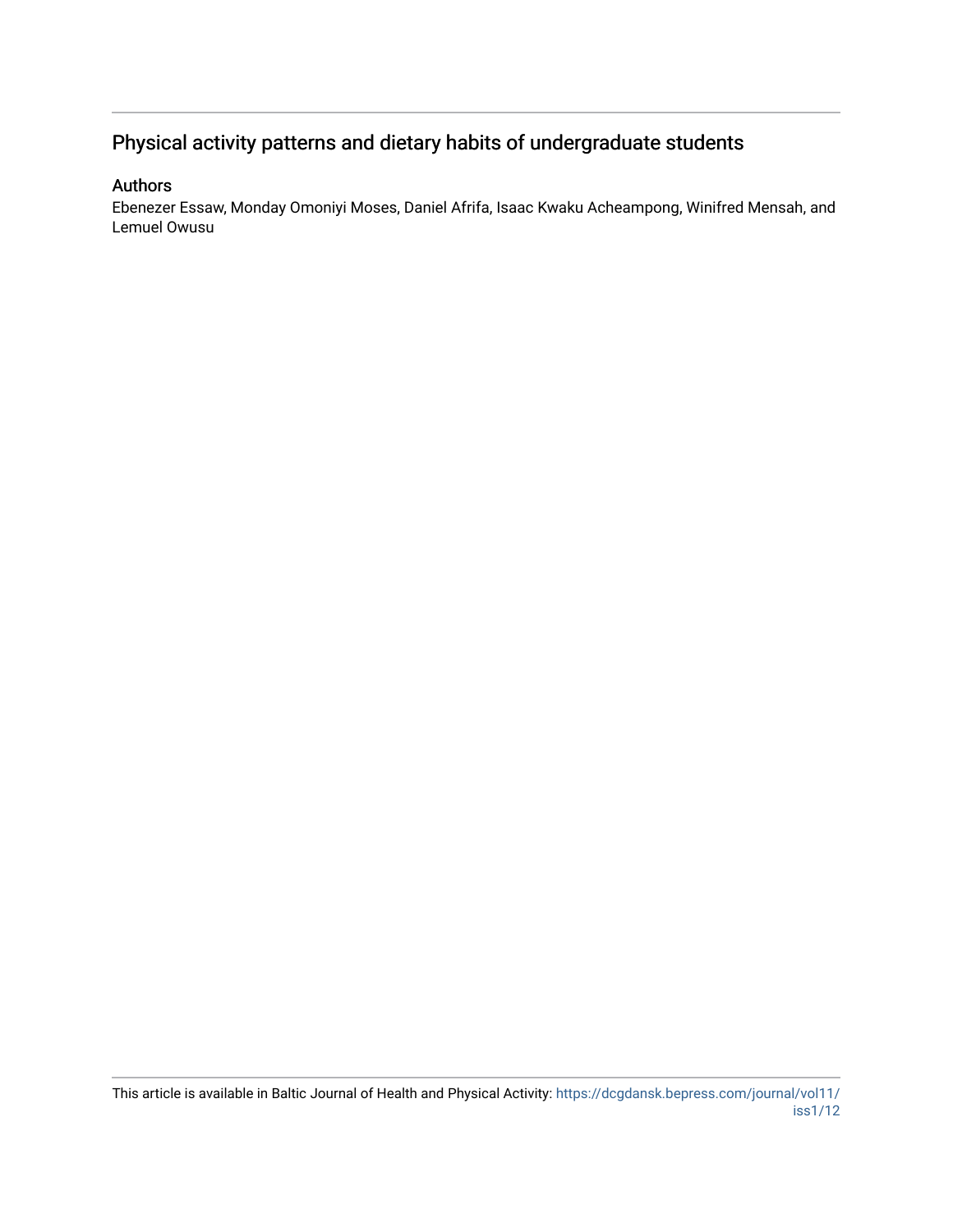# **Physical activity patterns and dietary habits of undergraduate students**

**Authors' Contribution:**

**A** Study Design

**B** Data Collection

**C** Statistical Analysis

**D** Data Interpretation

**E** Manuscript Preparation **F** Literature Search

**G** Funds Collection

**Ebenezer EssawABDEFG, Monday Omoniyi MosesACDEF, Daniel AfrifaCDE, Isaac Kwaku AcheampongBCDEF, Winifred MensahBDEF, Lemuel OwusuDEF**

Department of Sports and Exercise Science, Faculty of Allied Health Sciences, College of Health Sciences, Kwame Nkrumah University of Science and Technology, Kumasi, Ghana

| abstract                      |                                                                                                                                                                                                                                                                                                                                                                                                                                                                                                                                                                                                                                                                                                                                                                                                                                                               |
|-------------------------------|---------------------------------------------------------------------------------------------------------------------------------------------------------------------------------------------------------------------------------------------------------------------------------------------------------------------------------------------------------------------------------------------------------------------------------------------------------------------------------------------------------------------------------------------------------------------------------------------------------------------------------------------------------------------------------------------------------------------------------------------------------------------------------------------------------------------------------------------------------------|
| <b>Background:</b>            | Data about physical activity report card for Ghanaian children and youth are available but reports on<br>physical activity patterns and dietary habits of undergraduates are scarce.                                                                                                                                                                                                                                                                                                                                                                                                                                                                                                                                                                                                                                                                          |
| <b>Material and methods:</b>  | This cross-sectional study sampled 278 participants (161 males, 117 females, mean age = 20.73 $\pm$<br>1.72 years). Blood pressure, heart rate, physical activity patterns and dietary habits were measured.                                                                                                                                                                                                                                                                                                                                                                                                                                                                                                                                                                                                                                                  |
| <b>Results:</b>               | Most (83.1%) of the sample predominantly engaged in household activities. Time spent on treadmill/<br>cycling activities is significantly higher in females than males ( $P = 0.018$ ). Day/week for high intensity<br>sports was higher in males ( $P = 0.005$ ), while household work was significantly higher in females ( $P =$<br>0.032). Few people observed breakfast. There was poor consumption of soft drinks, vegetables, fresh<br>fruits, dairy products, fast-foods, fried foods, and cake/biscuit twice/three times a week; 70.3% seldom<br>consumed energy drinks; 49.8% ate the main meal daily. Males significantly had higher systolic blood<br>pressure (SBP) ( $P = 0.014$ ) and consumed fried foods habitually more often than females ( $P = 0.026$ ).                                                                                 |
| <b>Conclusions:</b>           | Participants mainly involved in low physical activities and consumed less than recommended amounts<br>of fruits and vegetables per week. Proactive and regular health-enhancing physical activity interventions<br>would stimulate participation and healthy dietary habits of university students.                                                                                                                                                                                                                                                                                                                                                                                                                                                                                                                                                           |
| Key words:                    | exercise, nutrition, health behaviour, obesity, gender, public health.                                                                                                                                                                                                                                                                                                                                                                                                                                                                                                                                                                                                                                                                                                                                                                                        |
| article details               |                                                                                                                                                                                                                                                                                                                                                                                                                                                                                                                                                                                                                                                                                                                                                                                                                                                               |
|                               | Article statistics: Word count: 2,644; Tables: 4; Figures: 0; References: 38                                                                                                                                                                                                                                                                                                                                                                                                                                                                                                                                                                                                                                                                                                                                                                                  |
|                               | Received: January 2018; Accepted: September 2018; Published: March 2019                                                                                                                                                                                                                                                                                                                                                                                                                                                                                                                                                                                                                                                                                                                                                                                       |
|                               | Full-text PDF: http://www.balticsportscience.com                                                                                                                                                                                                                                                                                                                                                                                                                                                                                                                                                                                                                                                                                                                                                                                                              |
| Copyright                     | © Gdansk University of Physical Education and Sport, Poland                                                                                                                                                                                                                                                                                                                                                                                                                                                                                                                                                                                                                                                                                                                                                                                                   |
| Indexation:                   | Celdes, Clarivate Analytics Emerging Sources Citation Index (ESCI), CNKI Scholar (China National Knowledge<br>Infrastructure), CNPIEC, De Gruyter - IBR (International Bibliography of Reviews of Scholarly Literature in<br>the Humanities and Social Sciences), De Gruyter - IBZ (International Bibliography of Periodical Literature<br>in the Humanities and Social Sciences), DOAJ, EBSCO - Central & Eastern European Academic Source, EBSCO<br>- SPORTDiscus, EBSCO Discovery Service, Google Scholar, Index Copernicus, J-Gate, Naviga (Softweco, Primo<br>Central (ExLibris), ProQuest - Family Health, ProQuest - Health & Medical Complete, ProQuest - Illustrata: Health<br>Sciences, ProQuest - Nursing & Allied Health Source, Summon (Serials Solutions/ProQuest, TDOne (TDNet), Ulrich's<br>Periodicals Directory/ulrichsweb, WorldCat (OCLC) |
| <b>Funding:</b>               | This research received no specific grant from any funding agency in the public, commercial, or not-for-profit sectors.                                                                                                                                                                                                                                                                                                                                                                                                                                                                                                                                                                                                                                                                                                                                        |
| <b>Conflict of interests:</b> | Authors have declared that no competing interest exists.                                                                                                                                                                                                                                                                                                                                                                                                                                                                                                                                                                                                                                                                                                                                                                                                      |
| <b>Corresponding author:</b>  | Monday Omoniyi MOSES, Department of Sports and Exercise Science, Faculty of Allied Health Sciences, College of<br>Health Sciences, Kwame Nkrumah University of Science and Technology, Kumasi, Ghana. Email: mmomoniyi.chs@<br>knust.edu.gh Tel: +233(0)547336905                                                                                                                                                                                                                                                                                                                                                                                                                                                                                                                                                                                             |
| <b>Open Access License:</b>   | This is an open access article distributed under the terms of the Creative Commons Attribution-Non-commercial 4.0<br>International (http://creativecommons.org/licenses/by-nc/4.0/), which permits use, distribution, and reproduction in<br>any medium, provided the original work is properly cited, the use is non-commercial and is otherwise in compliance<br>with the license.                                                                                                                                                                                                                                                                                                                                                                                                                                                                          |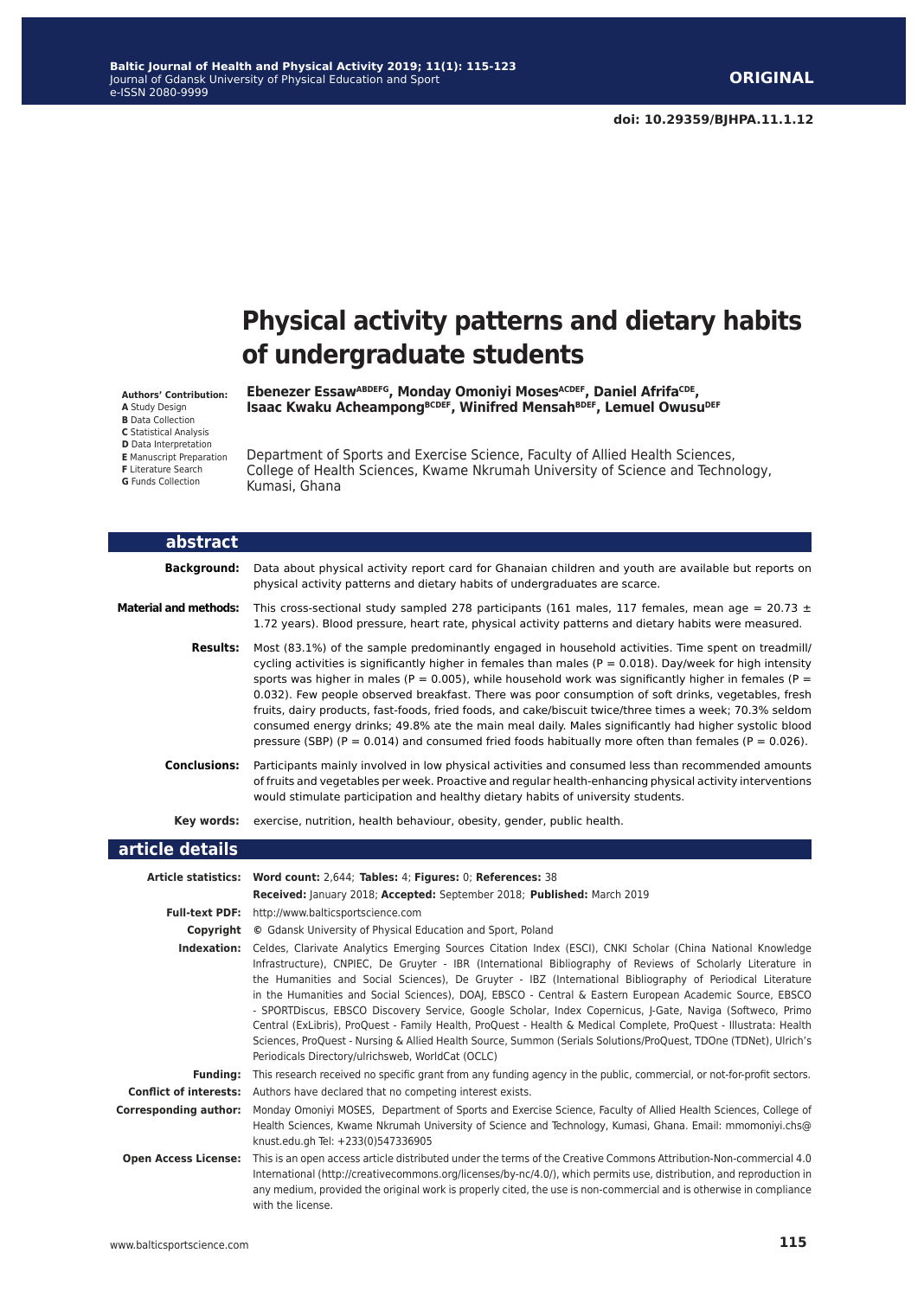## **introduction**

Individuals who live a sedentary lifestyle are susceptible to many chronic diseases like diabetes, cardiovascular disease (CVD) and some cancers [1]. Increased sedentary behaviours and unhealthy dietary habits coupled with the use of technology for learning, recreation, and at workplace account for the global prevalence of obesity and its related non-communicable diseases (NCDs) [2]. Several NCDs risk factors, such as too little fruit/vegetable consumption, unhealthy dietary habits, physical inactivity, tobacco use and alcohol consumption, elevated blood pressure, blood glucose, and lipid levels, overweight and obesity are preventable or could be completely eliminated [3, 4].

Obese children and adolescents are at risk of cardiovascular problems, like ischaemic heart disease and stroke, insulin resistance, non-alcoholic fatty liver disease, polycystic ovarian syndrome, some cancers, skeletal problems, varying inflammatory conditions, and upsurge adulthood premature mortality, risk for disability and morbidity, hypertensive disorders, and haemorrhage [4, 5]. The waist-hip ratio (WHR), blood pressure (BP), the body mass index (BMI) and the heart rate (HR) are among reported tools for examining, screening and predicting the prevalence of obesity, overweight, non-communicable diseases and other disease risks [6–10].

Regular physical activity (PA)/exercise and healthy dietary habits play important roles in preventing non-communicable diseases (NCD) [4, 11]; they decrease the risk of non-communicable diseases, delay the onset of diabetes [12], increase mental well-being [13], lower blood pressure in adults, improve blood glucose control by increasing insulin sensitivity [19], assist in weight reduction in visceral fat [15], reduce the risk of many chronic diseases among men and women [16] and help maintain a healthy body weight [17].

Although physical activity and healthy dietary habits are beneficial to human health, the transition from secondary school to university is often accompanied by decreased physical activity, unhealthy dietary habits and increased sedentary behaviours – causative agents for the development of obesity [18, 19]. Physical activity report card for Ghanaian children and youth (12–17 years old) has been documented [2, 20]. But information on the physical activity patterns and dietary habits of undergraduate Ghanaians (18 years old and above) who are the next generation of workforce is scarce. Therefore, this study investigated physical activity patterns and dietary habits of undergraduate Ghanaians while regard to gender.

## **material and methods**

## **design and participants**

A quantitative cross-sectional survey was employed to investigate the physical activity patterns and dietary habits of undergraduate Ghanaian students while moderating for gender, age group and year of study. Two hundred and seventyeight undergraduate university students were recruited with a stratified sampling technique from six colleges: Sciences (50; 17.9%); Health Sciences (45; 16.1%), Arts and Built Environment (40; 14.3%), Engineering (50; 17.9%), Agriculture & Natural Resource (43; 15.4%) and Humanities & Social Science (50; 17.9%). Out of the total participants, 57.7% (161) were males and 41.9% (117) were females. Sixty of the participants, representing 21.5%, were in year one, 87 (31.2%) were in year two, 48 (17.2%) in year three and 83 (29.7%) were in the fourth year of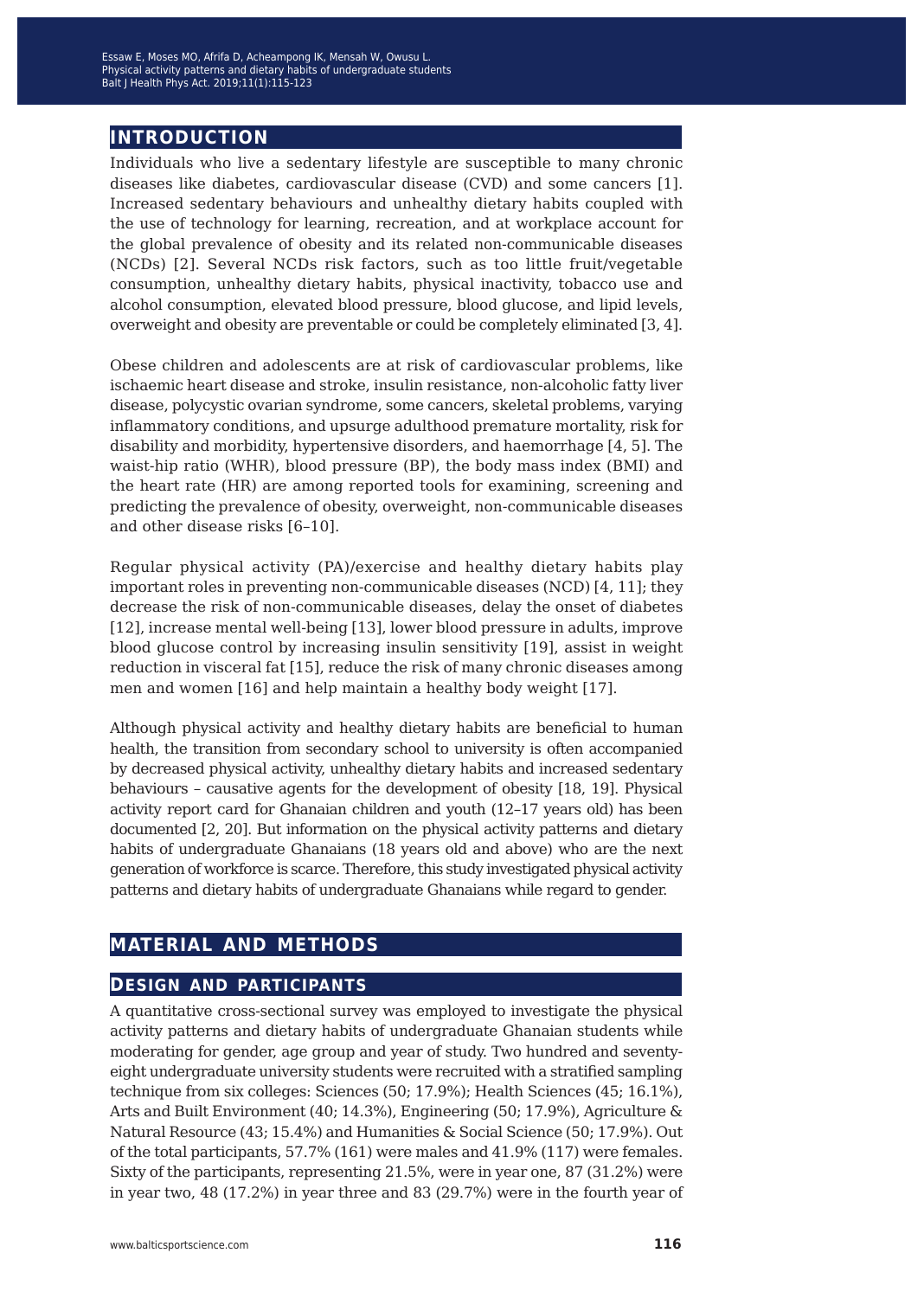the programme. Besides, 128 (46.04%) were within the age range of 18–20, 149 (53.60%) were within 21–25 and 1 (0.35%) was within 26–30. Participants were included if admitted in the university for at least one semester, with a minimum age of 18, from any of the six earlier mentioned colleges, and not on any prescribed drugs.

Anthropometric measurements including height, weight, waist, hip circumference, and body mass index were carried out according to the protocol of the International Society for the Advancement of Kinanthropometry [21]. Height (m) and body weight (kg) were measured with the Health-O-Meter (HY-RGZ160 Weight & height measuring scale, China). The body mass index (BMI) was determined as the ratio of the body weight (kg) value divided by the square value of height (m). Waist circumference (WC) was measured midway between the inferior angle of the ribs and the suprailiac crest [22] using a non-elastic measuring tape [23].

### **physiological parameters**

Blood pressure (systolic and diastolic) and the heart rate were measured in the sitting position after a five-minute rest. The average of three consecutive readings using automatic blood pressure equipment (Omron BP Monitor M10- IT) was recorded [24].

## **questionnaire**

The value of physical activity patterns (PAP) was assessed using the Arab teens lifestyle study (ATLS) questionnaire, a tool for assessing the lifestyle habits of adolescents, developed by Al-Hazzaa, Al-Sobaye and Musaiger [25]. However, to accommodate for Ghanaian diets, ATLS was slightly modified for dietary habits assessment and made in three parts: the first part included demographic information (Age, Gender, Study level (year) and College); the second part comprised questions on students' physical activity patterns (32 items) – the questionnaire seeks information on the frequency, duration and intensity of a variety of light, moderate, self-defence weight training/body building and household work physical activities/ sports during a typical (usual) week; and the last part consisted of questions on dietary habits (10 items) that cover the consumption of fresh fruits, vegetables, dairy products, fried foods, drink/soft drinks and energy drinks.

### **ethical issues**

The study received approval of the Committee on Human Research, Publications and Ethics (CHRPE) of the Kwame Nkrumah University of Science and Technology, Kumasi, Ghana (Ref. No.: CHRPE/AP/355/17). All the participants signed a consent to participate form after attaining personal understanding of the rationale of the study.

## **data analysis**

The data was analysed using Statistical Package for Social Science (SPSS version 23.0). To determine the differences in self-reported current physical activity patterns and dietary habits by gender, Mann-Whitney U test and chisquare  $(\chi^2)$  were used. Paired t-test was used for comparison of the body mass index, blood pressure and the heart rate by gender. Significance was set at P value of 0.05.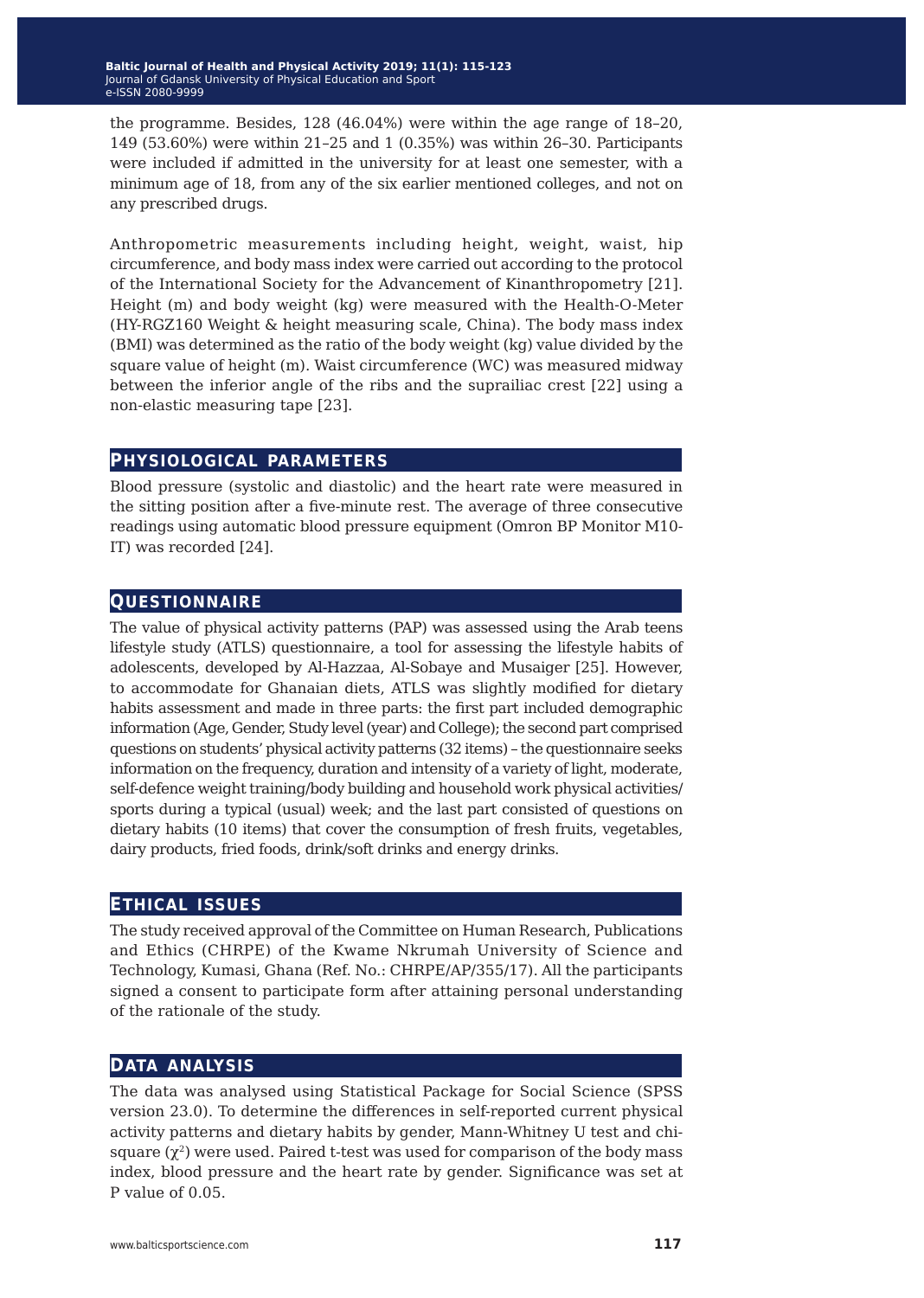Physical activity patterns and dietary habits of undergraduate students Blood Kennedy Palance and Society matrix of submaring submatrix exercises...<br>Nt I Health Phys Act, 2019:11(1):115-123 Balt J Health Phys Act. 2019;11(1):115-123 Essaw E, Moses MO, Afrifa D, Acheampong IK, Mensah W, Owusu L.

## **results**

Results of the present study showed variations in the body mass index, blood pressure, the heart rate, physical activity patterns and dietary habits of the sampled population based on gender. Females' body mass index was insignificantly higher  $(P > 0.05)$ ; systolic blood pressure was significantly higher in males (P < 0.05); diastolic blood pressure was insignificantly higher in males  $(P > 0.05)$ , while the heart rate was insignificantly higher in females  $(P > 0.05)$ . There was an increase in the mean body mass index with an increase in age. Out of the 278 participants, 13 (4.7%) were underweight, 235 (84.5%) had normal weight, 23 (8.3%) were overweight and 7 (2.5%) were obese.

Table 1 shows the physical activity (PA) patterns of the participants presented in time spent (in minutes) or number of days/week of participation by gender. Time spent (in minutes) on PA participation every week ranged from 16 to 88 minutes. Time spent on swimming once per week had the highest 50th percentile whilst the least was on treadmill/cycling, weight training and other sports. Females spent significantly higher time on treadmill/cycling and household works once and three times / day / week, respectively, than males. Males engaged in high intensity sports once/week significantly more than females. Most of the participants (169; 60.6%) engaged in PA for health reasons whilst the least (31; 11.1%) participated for recreational purposes (Table 2).

As shown in Table 3, only 81 (29.0%) of the participants observed breakfast and 93 (33.3%) ate dairy products twice / three times per week whereas 139 (49.8%) consumed the main meal once daily. Drinks/soft drinks, cakes/biscuits, fast foods, and fried-foods were mostly consumed twice/three times per week. Although dietary habits varied between male and female participants as shown in Table 4, only the consumption of fried foods was significantly higher ( $P =$ 0.026) in males when compared to their female peers.

|                                  | Percentile                                |                                          |                                          |  |  |  |  |
|----------------------------------|-------------------------------------------|------------------------------------------|------------------------------------------|--|--|--|--|
| <b>Physical Activities</b>       | 25th                                      | 50th                                     | 75th                                     |  |  |  |  |
|                                  | Time (minutes) per<br>session [Days/week] | Time (minutes) per<br>session Days/week] | Time (minutes) per<br>session Days/week] |  |  |  |  |
| Jogging/Running                  | 15.0 [1.0]                                | 30.0 [1.0]                               | 45.0 [2.0]                               |  |  |  |  |
| Treadmill/Cycling                | $10.0$ [1.0]                              | $15.0$ [1.0]                             | $20.0$ [1.0]                             |  |  |  |  |
| Swimming                         | 30.0 [1.0]                                | 60.0 [1.0]                               | 127.5 [1.0]                              |  |  |  |  |
| <b>Moderate Intensity Sports</b> | $15.0$ [1.0]                              | $30.0$ [1.0]                             | $30.0$ [2.0]                             |  |  |  |  |
| <b>High Intensity Sports</b>     | 30.0 [1.0]                                | $52.5$ [1.0]                             | 68.0 [1.0]                               |  |  |  |  |
| Self-Defence Sports              | $22.5$ [1.0]                              | 30.0 [1.0]                               | $30.0$ [1.0]                             |  |  |  |  |
| Weight Training                  | $10.0$ [1.0]                              | 15.0 [1.0]                               | $32.5$ [3.0]                             |  |  |  |  |
| Household Work                   | 15.0 [2.0]                                | $30.0$ [3.0]                             | 45.0 [4.3]                               |  |  |  |  |
| Other Sports                     | $6.5$ [2.5]                               | 15.0 [3.0]                               | 60.0 [5.0]                               |  |  |  |  |

Table 1. Distribution of physical activity patterns by time (minutes)/day(s)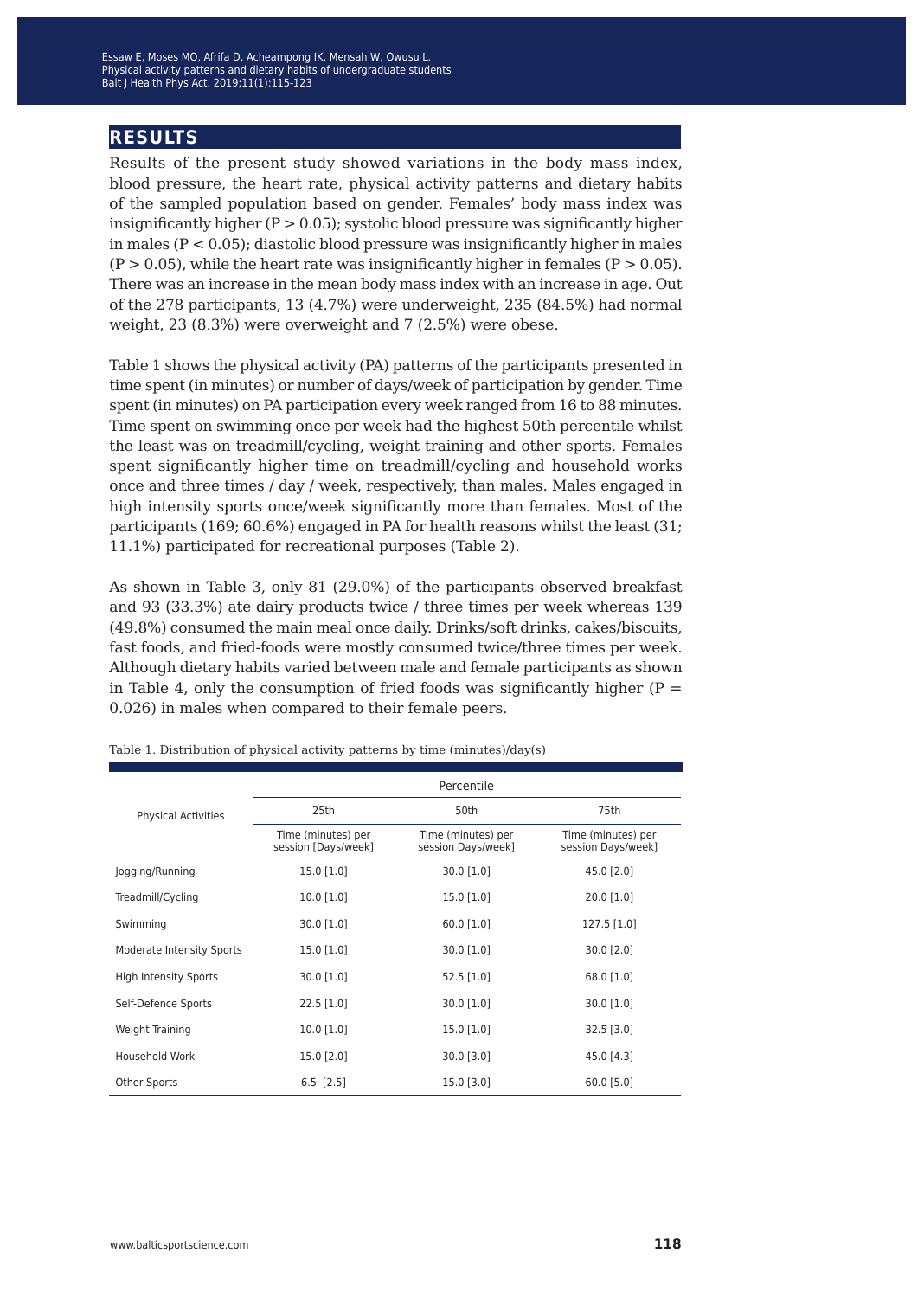#### Table 2. Difference in physical activity patterns between males and females

|                                  | Mean rank                                 | P-value                                  |                                          |  |
|----------------------------------|-------------------------------------------|------------------------------------------|------------------------------------------|--|
| <b>Physical Activities</b>       | Males                                     | Females                                  |                                          |  |
|                                  | Time (minutes) per<br>session [Days/week] | Time (minutes) per<br>session Days/week] | Time (minutes) per<br>session Days/week] |  |
| Jogging/Running                  | 50.54 [ 144.46]                           | 53.34 [132.68]                           | 1108.0 [8620.0]                          |  |
| Treadmill/Cycling                | 9.60 [138.80]                             | 16.86 [140.47]                           | 34.5* [9305.5]                           |  |
| Swimming                         | 5.50 [139.69]                             | 5.50 [139. 24]                           | 12.0 [9388.0]                            |  |
| <b>Moderate Intensity Sports</b> | 39.32 [133.97]                            | 33.68 [147.11]                           | 546.5 [8528.0]                           |  |
| <b>High Intensity Sports</b>     | 32.73 [147.90]                            | 28.24 [127.94]                           | 327.0 [8066.0*]                          |  |
| Self-Defence Sports              | 3.50 [139.09]                             | 2.67 [140.06]                            | 2.0 [9352.0]                             |  |
| Weight Training                  | 53.79 [144.56]                            | 46.37 [132.54]                           | 1021.0 [8604.0]                          |  |
| Household Work                   | 112.03[130.88]                            | 120.76[151.37]                           | 6115.0 [8030.0*]                         |  |
| Other Sports                     | 8.50[5.50]                                | $6.55$ [7.45]                            | 10.5 [10.5]                              |  |

*\*Significant at P < 0.05.*

#### Table 3. Distribution of dietary habits

| <b>Diets</b>         | Daily<br>N(% ) | Once a<br>week<br>N(% ) | Twice<br>/ three<br>times a<br>week<br>N(% ) | More than<br>3 times a<br>week<br>N(% ) | Once a<br>month<br>N(% ) | More than<br>once a<br>month<br>N(% ) | Seldom<br>N(% ) |
|----------------------|----------------|-------------------------|----------------------------------------------|-----------------------------------------|--------------------------|---------------------------------------|-----------------|
| <b>Breakfast</b>     | 62 (22.2)      | 24(8.6)                 | 81 (29.0)                                    | 57 (20.4)                               | 3(1.1)                   | 2(0.7)                                | 49 (17.6)       |
| Drinks / Soft drinks | 27(9.7)        | 53(12.5)                | 89 (31.9)                                    | 64 (22.9)                               | 9(3.2)                   | 9(3.2)                                | 45(16.1)        |
| Energy drinks        | 4(1.4)         | 36(12.9)                | 9(3.2)                                       | 5(1.8)                                  | 21(7.5)                  | 7(2.5)                                | 196(70.3)       |
| Vegetables           | 48(17.2)       | 35(12.5)                | 71(25.4)                                     | 64(22.9)                                | 8(2.9)                   | 7(2.5)                                | 44(15.8)        |
| Fresh fruits         | 14(5.0)        | 49(17.6)                | 80(28.7)                                     | 35(12.5)                                | 13(4.7)                  | 8(2.9)                                | 78(28.0)        |
| Dairy products       | 23(8.2)        | 41(14.7)                | 93(33.3)                                     | 62(22.2)                                | 8(2.9)                   | 8(2.9)                                | 43(15.4)        |
| Fast foods           | 11(3.9)        | 47(16.8)                | 77(27.6)                                     | 43(15.4)                                | 15(5.4)                  | 14(5.0)                               | 71(25.5)        |
| Fried foods          | 8(2.9)         | 67(24.0)                | 72(25.8)                                     | 49(17.6)                                | 4(1.4)                   | 7(2.5)                                | 71(25.5)        |
| Cakes / biscuits     | 17(6.1)        | 56(20.1)                | 62(22.2)                                     | 23(8.2)                                 | 16(5.7)                  | 12(4.3)                               | 92(33.0)        |
| Main meals           | 139(49.8)      | 11(3.9)                 | 43(15.4)                                     | 73(26.2)                                | 2(0.7)                   | 4(1.4)                                | 6(2.2)          |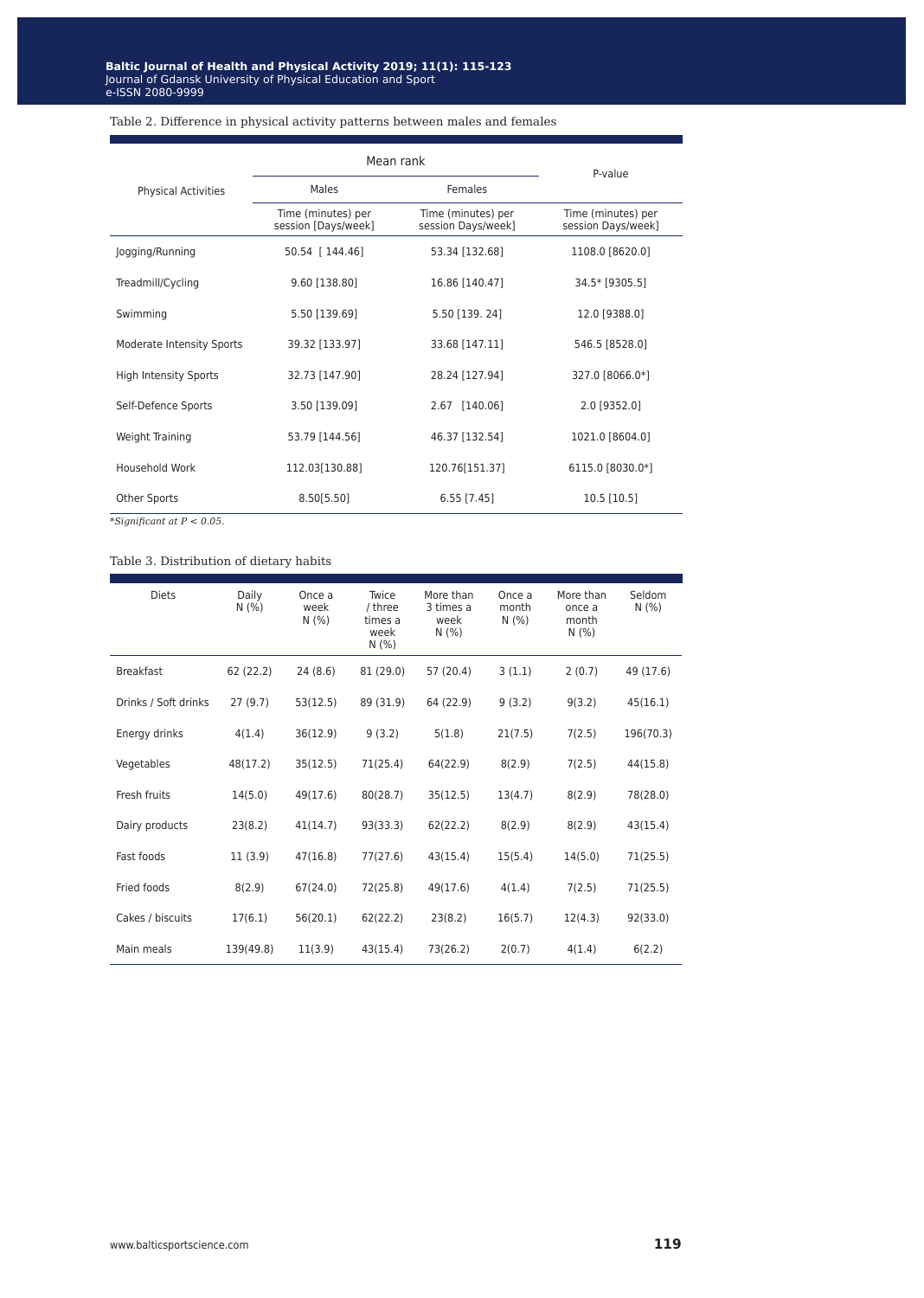Physical activity patterns and dietary habits of undergraduate students Blood Kennedy Palance and Society matrix of submaring submatrix exercises...<br>Nt I Health Phys Act, 2019:11(1):115-123 Balt J Health Phys Act. 2019;11(1):115-123 Essaw E, Moses MO, Afrifa D, Acheampong IK, Mensah W, Owusu L.

| <b>Diets</b>                   | Sex    | Daily<br>N(% ) | Once a<br>week<br>N(% ) | Twice<br>/ three<br>times a<br>week<br>N(% ) | More than<br>3 times a<br>week<br>N(%) | Once a<br>month<br>N(% ) | More than<br>once a<br>month<br>N(% ) | Seldom<br>N(% ) | P-value  |
|--------------------------------|--------|----------------|-------------------------|----------------------------------------------|----------------------------------------|--------------------------|---------------------------------------|-----------------|----------|
| <b>Breakfast</b>               | Male   | 34 (54.8)      | 8(33.3)                 | 53 (65.4)                                    | 33 (57.9)                              | 3(100)                   | 1(50.0)                               | 29 (59.2)       | 0.077    |
|                                | Female | 28 (45.2)      | 16 (66.7)               | 28 (34.6)                                    | 24 (42.1)                              | 0                        | 1(50.0)                               | 20 (40.8)       |          |
| Drinks / Soft<br><b>Drinks</b> | Male   | 12 (44.4)      | 16 (45.7)               | 55 (61.8)                                    | 38 (59.4)                              | 7(77.8)                  | 7 (77.8)                              | 26 (57.8)       | 0.250    |
|                                | Female | 15 (55.6)      | 19 (54.3)               | 34 (38.2)                                    | 26 (40.6)                              | 2(22.2)                  | 2(22.2)                               | 19 (42.2)       |          |
| <b>Energy Drinks</b>           | Male   | 4 (100)        | 20 (55.6)               | 4(44.4)                                      | 5(100)                                 | 14 (66.7)                | 5(71.4)                               | 109 (55.6)      |          |
|                                | Female | 0              | 16 (44.4)               | 5(55.6)                                      | $\mathbf 0$                            | 7(33.3)                  | 2(28.6)                               | 87 (44.6)       | 0.057    |
| Vegetables                     | Male   | 19 (39.6)      | 22(62.9)                | 42 (59.2)                                    | 40 (62.5)                              | 4(50)                    | 4(57.1)                               | 29 (65.9)       | 0.192    |
|                                | Female | 29 (60.4)      | 13(37.1)                | 29 (40.8)                                    | 24 (37.5)                              | 4(50)                    | 3(42.9)                               | 15(34.1)        |          |
|                                | Male   | 7(50.0)        | 33 (67.3)               | 41 (51.2)                                    | 23 (65.7)                              | 6 (46.2                  | 5(62.5)                               | 46 (59.0)       | 0.420    |
| Fresh Fruits                   | Female | 7(50.0)        | 16 (32.7)               | 39 (48.8)                                    | 12 (43.3)                              | 7(53.8)                  | 3(37.5)                               | 32 (41.0)       |          |
|                                | Male   | 13 (56.5)      | 21 (52.2)               | 57 (61.3)                                    | 35 (56.5)                              | 6(75.)                   | 5(62.5)                               | 24 (55.8)       | 0.877    |
| Dairy Products                 | Female | 10 (43.5)      | 20 (48.8)               | 36 (38.7)                                    | 27 (43.5)                              | 2 (25.)                  | 3(37.5)                               | 19 (44.2)       |          |
|                                | Male   | 8(72.7)        | 20 (42.6)               | 51 (66.2)                                    | 25(58.1)                               | 11 (73.3)                | 10(71.4)                              | 36 (50.7)       | 0.064    |
| Fast Foods                     | Female | 3 (27.30)      | 27 (57.4)               | 26 (33.8)                                    | 18 (41.9)                              | 4(26.7)                  | 4(28.6)                               | 35 (49.3)       |          |
| Fried foods                    | Male   | 6(75.0)        | 39 (58.2)               | 39 (54.2)                                    | 25 (51.0)                              | 4 (100)                  | 7(100)                                | 41 (57.7)       | $0.026*$ |
|                                | Female | 2(25.0)        | 28 (41.8)               | 33 (45.8)                                    | 24 (49.0)                              | $\pmb{0}$                | 0                                     | 30 (42.3)       |          |
| Cakes /<br><b>Biscuits</b>     | Male   | 8(47.1)        | 27 (48.2)               | 34 (54.8)                                    | 13 (56.5)                              | 10(62.5)                 | 10(83.3)                              | 59 (64.1)       | 0.211    |
|                                | Female | 9(52.9)        | 29 (51.8)               | 28 (45.2)                                    | 10 (43.5)                              | 6(37.5)                  | 2(16.7)                               | 33 (35.9)       |          |
| <b>Main Meals</b>              | Male   | 83 (59.7)      | 9(81.8)                 | 20 (46.5)                                    | 43 (58.9)                              | 2(100)                   | 2(50)                                 | 2(33.3)         |          |
|                                | Female | 56 (40.3)      | 2(18.2)                 | 23(53.5)                                     | 30 (41.1)                              | 0                        | 2(50)                                 | 4(66.7)         | 0.168    |

*\*Significant at P < 0.05.*

### **discussion**

With more studies on the need to encourage physical activity and good eating habit among adolescent individuals, the present study investigated the physical activity patterns and dietary habits of Ghanaian undergraduate students. Generally, participants demonstrated physically inactive lifestyle, which is consistent with previous research with a similar population [26–29]. To promote and maintain healthy living, individuals should perform vigorousintensity physical activity for a minimum of 20 minutes three days per week, or moderate-intensity physical activity for a minimum of 30 minutes five days per week [26]. Overall, participants engaged in PA at an average of 2 days per week except household work. This pattern is less than the recommended minimum of 3 or 5 days for physical activity participation per week [27]. Although the majority of the sample in this study do not meet the recommended minimum days (3 or 5 days) to be physically active, they met the recommended amount of time (duration) required for each session of physical activity participation [27].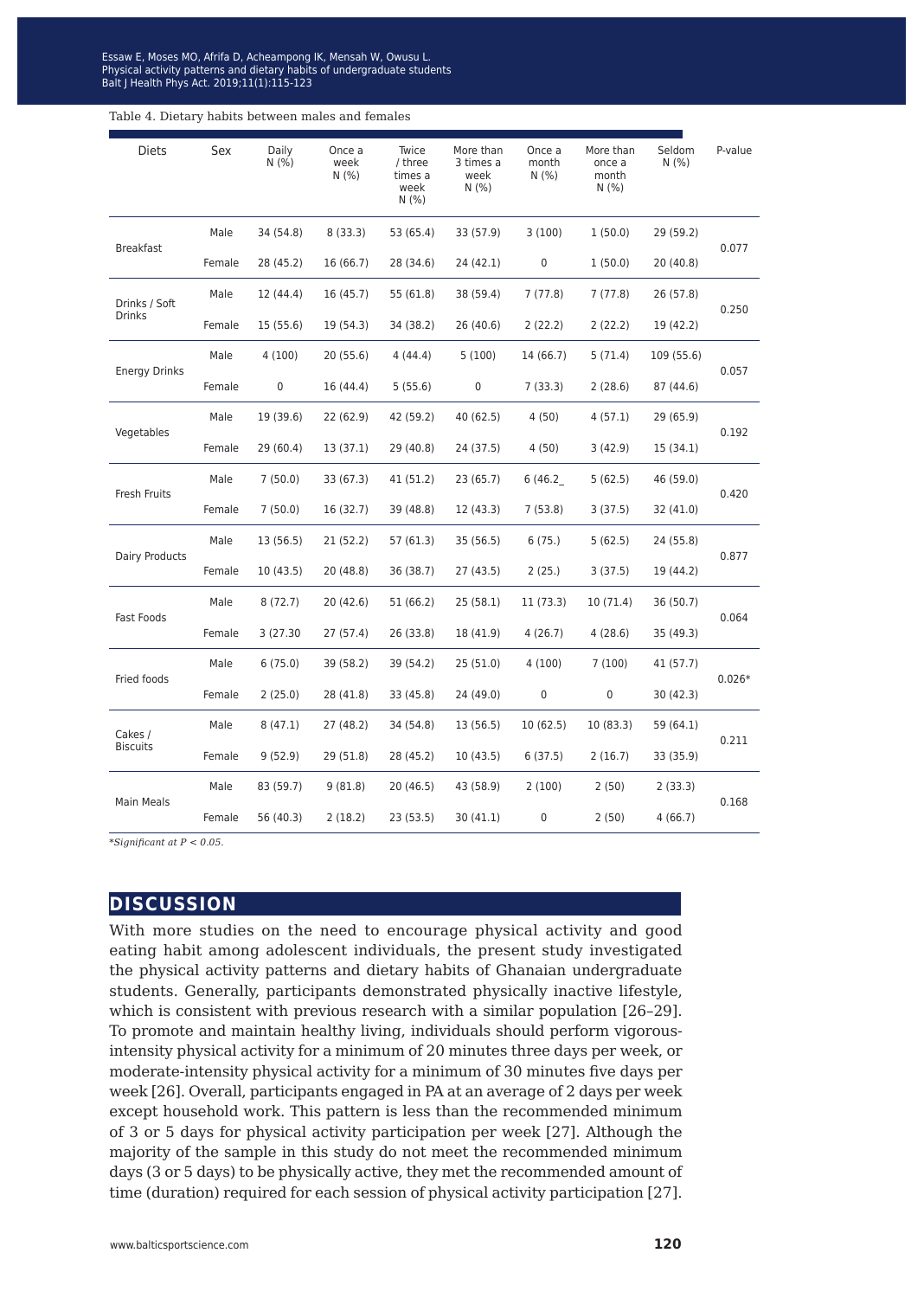Students spent most of their time in lecture halls, laboratory and library to learn coupled with active transport system which could contribute to physical inactivity. The majority of the sample do not prefer any of the presented sports (soccer, basketball, athletics, and tennis) which reiterates the findings of Fagaras, Radu, & Vanvu [28]. The reason being that students preferred walking and running activities which they can perform anytime, anywhere and with no cost as compared to soccer, rugby, hockey, netball, basketball, handball, athletics, tennis, and squash that have some cost implications.

The present study revealed that 43.7% of the students engaged in physical activity in the morning whiles 1.8% participated in physical activity after evening meal and noon time. This could be because students become refreshed and regain energy from the night rest for physical activity in the morning through cool weather conditions. Also few students engaged in physical activities after the evening meal due to tiredness accumulated during the day. These do not support the outcome of Rosenberg and Wood [29] that almost half the cohort (45.5%) exercise in the evening whiles fewer people exercised in the morning. Goodman, Page and Cooper [30] also reported that there was association with increased daily activity across the full range of time after sunset.

Almost half of the study population engaged in physical activity for health reasons while 11.1% participated in physical activity for recreation. Health benefits of the reported active lifestyle include reduction in CVD risk factors [31], building and maintaining healthy bones and muscles [32], reduces obesity, reduced stress and anxiety and promoting well-being and a healthy lifestyle [33]. Ruiz [34] testified that the main reasons for failing to practice physical activities are the lack of time, costs, and the distance from exercise facilities.

Participant's intake of fruits and vegetables per week on average was 3 to 4 days. Studies have reported similar findings that university students consume less than the recommended intake of fruits and vegetables [4, 35, 36]. For individuals to eat healthier, Hall, Moore, Harper, & Lynch [36] recommended the consumption of at least five servings or 400 g of fruit and vegetable each day. This showed that the sampled students in this study do not meet the said recommendation since they do not consume fruits and vegetables every day due to the assumed high cost of fruits and vegetables, compared with other foods. Consumption of "takeaway" or fast food was more than twice a week and this is similar to previous studies [36–38]. Students consumed fast foods more than twice a week because of the claimed lack of time to prepare food and much available fast foods restaurants to purchase from. High prevalence of takeaway and fast foods consumption is associated with poorer diet quality and body weight [38].

## **conclusions**

Most of the undergraduate students in this study mainly engaged in low physical activity and consumed less than the recommended amounts of fruits and vegetables per week. University health stakeholders should be proactive in organizing regular physical activity and health education interventions to promote good healthy living among students. Future studies of university student's dietary habits and physical activity patterns with a larger sample size and many universities are recommended.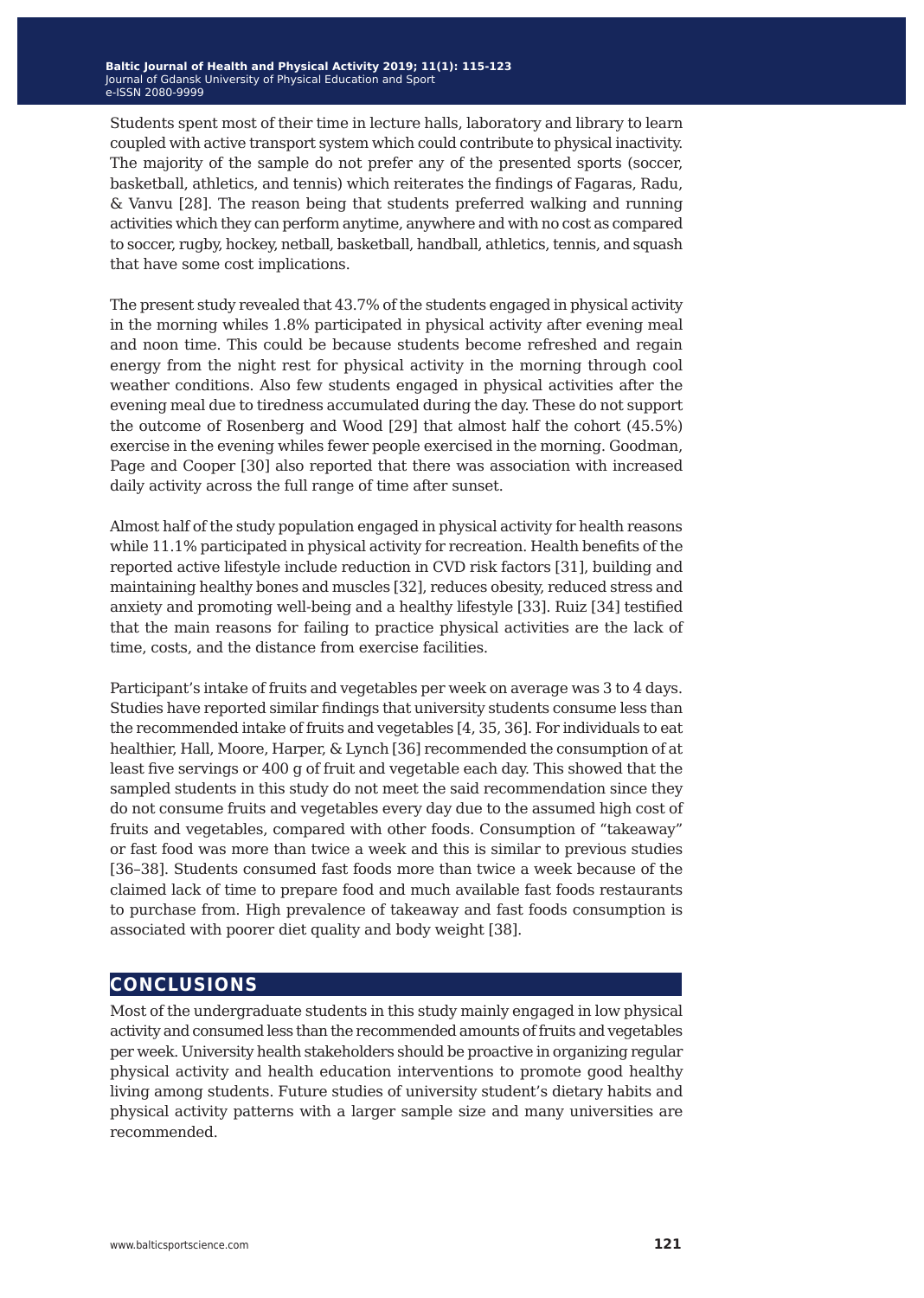#### **references**

- [1] Eime RM, Charity MJ, Harvey JT, Payne WR. Participation in sport and physical activity: Associations with socio-economic status and geographical remoteness. BMC Public Health. 2015;15:434.
- [2] Ocansey R, Aryeetey R, Sofo S, et al. Results from Ghana's 2016 Report Card on Physical Activity for Children and Youth. J Phys Act Heal. 2016;13:S165-S168.<http://doi.org/10.1123/jpah.2016-0272>
- [3] Nelson F, Nyarko KM, Binka FN. Prevalence of risk factors for non-communicable diseases for new patients reporting to Korle-Bu. Ghana Med J. 2015;49:12-19.<http://doi.org/10.4314/gmj.v49i1.3>
- [4] Baldew SM, Krishnadath ISK, Smits CCF, Toelsie JR, Vanhees L, Cornelissen V. Self-reported physical activity behavior of a multi-ethnic adult population within the urban and rural setting in Suriname. BMC Public Health. 2015; 15:485.
- [5] Anane EA, Agyemang C, Nii S, Codjoe A, Ogedegbe G, Aikins A. The association of physical activity, body mass index and the blood pressure levels among urban poor youth in Accra, Ghana. BMC Public Health. 2015;15:269. <http://doi.org/10.1038/nri3849>
- [6] Welborn TA, Dhaliwal SS, Bennett SA. Waist–hip ratio is the dominant risk factor predicting cardiovascular death in Australia. Med J. 2003;179:580-585.
- [7] Choy C, Chan W, Chen T, Shih C, Wu L, Liao C. Waist circumference and risk of elevated blood pressure in children: A cross-sectional study. BMC Public Health. 2011;11:613.<http://doi.org/10.1186/1471-2458-11-118>
- [8] Lam BCC, Koh GCH, Chen C, Wong MTK, Fallows SJ. Comparison of Body Mass Index (BMI), Body Adiposity Index (BAI), Waist Circumference (WC), Waist-To-Hip Ratio (WHR) and Waist-To-Height Ratio (WHtR) as predictors of cardiovascular disease risk factors in an adult population in Singapore. PLoS One. 2015;10(4):e0122985.<http://doi.org/10.1371/journal.pone.0122985>
- [9] Sahakyan KR, Somers VK, Rodriguez-Escudero JP, et al. Normal-weight central obesity: Implications for total and cardiovascular mortality. Ann Int Med. 2015;163:827-835.<http://doi.org/10.7326/M14-2525>
- [10] Bacopoulou F, Efthymiou V, Landis G, Rentoumis A, Chrousos GP. Waist circumference, waist-to-hip ratio and waist-to-height ratio reference percentiles for abdominal obesity among Greek adolescents. BMC Pediatr. 2015;15:50.
- [11] Deliens T, Deforche B, Bourdeaudhuij IDe, Clarys P. Determinants of physical activity and sedentary behaviour in university students : a qualitative study using focus group discussions. BMC Public Health. 2015;15:201. <http://doi.org/10.2979/aleph.15.1.201>
- [12] Sigal RJ, Kenny GP, Wasserman DH, Castaneda-Sceppa C, White RD. Physical activity/exercise and type 2 diabetes: A consensus statement from the American Diabetes Association. Diabetes Care. 2006;29(6):1433-1438.
- [13] Penedo FJ, Dahn JR. Exercise and well-being: a review of mental and physical health benefits associated with physical activity. Curr Opin Psychiatry. 2005;18(2):189-193. [http://doi.org/10.1097/00001504-](http://doi.org/10.1097/00001504-200503000-00013) [200503000-00013](http://doi.org/10.1097/00001504-200503000-00013)
- [14] He J, Whelton PK. Elevated systolic blood pressure and risk of cardiovascular and renal disease: overview of evidence from observational epidemiologic studies and randomized controlled trials. Am Heart J. 1999;138:211-219. [http://doi.org/10.1016/S0002-8703\(99\)70105-5](http://doi.org/10.1016/S0002-8703(99)70105-5)
- [15] Saelens BE, Seeley RJ, Van Schaick K, Donnelly LF, O'Brien KJ. Visceral abdominal fat is correlated with whole-body fat and physical activity among 8-y-old children at risk of obesity. Am J Clin Nutr. 2007;85:46-53.
- [16] McCullough ML, Feskanich D, Stampfer MJ, et al. Diet quality and major chronic disease risk in men and women: Moving toward improved dietary guidance. Am J Clin Nutr. 2002;76:1261-1271. [http://](http://doi.org/10.1093/ajcn/76.6.1261) [doi.org/10.1093/ajcn/76.6.1261](http://doi.org/10.1093/ajcn/76.6.1261)
- [17] Length F. Dietary pattern, lifestyle, nutrition status and prevalence of hypertension among traders in Sokoto Central market, Sokoto, Nigeria. Int J Nutr Metab. 2014;6:9-17.<http://doi.org/10.5897/IJNAM2013.0158>
- [18] Börjesson M, Onerup A, Lundqvist S, Dahlöf B. Physical activity and exercise lower blood pressure in individuals with hypertension: narrative review of 27 RCTs. Br J Sport Med. 2016;50:356-361. <http://doi.org/10.1136/bjsports-2015-095786>
- [19] Leech RM, McNaughton SA, Timperio A. The clustering of diet, physical activity and sedentary behavior in children and adolescents: a review. Int J Behav Nutr Phys Act. 2014;11:4. [http://doi.](http://doi.org/10.1186/1479-5868-11-4) [org/10.1186/1479-5868-11-4](http://doi.org/10.1186/1479-5868-11-4)
- [20] Ocansey R, Aryeetey R, Sofo S, Delali MB, Pambo P, Nyawornota VK. Results from Ghana's 2014 Report Card on Physical Activity for Children and Youth. J Phys Act Health. 2014;11:S58-S62. [http://](http://doi.org/10.1123/jpah.2014-0171) [doi.org/10.1123/jpah.2014-0171](http://doi.org/10.1123/jpah.2014-0171)
- [21] Stewart AA, Marfell-Jones M, Olds T, & Al E. International standards for anthropometric assessment. Lower Hutt, New Zealand: International Society for the Advancement of Kinanthropometry; 2011.
- [22] Wah-Yun L, Lee Y-K, Samy AL. Non-communicable diseases in the Asia-Pacific region: Prevalence, risk factors and community-based prevention. Int J Occup Med Environ Heal. 2015;28:20-26.
- [23] Beasley LJ, Hackett AF, Maxwell SM. The dietary and health behaviour of young people aged 18-25 years living independently or in the family home in Liverpool, UK. Int J Consum Stud. 2004;28:355- 363. [http://doi.org/10.1111/j.1470-6431.2004.00394.x](v)
- [24] Naschitz JE, Loewenstein L, Lewis R, et al. Accuracy of the OMRON M4 automatic blood pressure measuring device. J Hum Hypertens. 2000;14:423-427.<http://doi.org/10.1038/sj.jhh.1001040>
- [25] Schmidt M. Predictors of self-rated health and lifestyle behaviours in Swedish university students. Glob J Health Sci. 2012;4:1-14.<http://doi.org/10.7453/gahmj.2012.1.3.003>
- [26] Haskell WL, Lee IM, Pate RR, et al. Physical activity and public health: Updated recommendation for adults from the American College of Sports Medicine and the American Heart Association. Med Sci Sport Exerc. 2007;39:1423-34.